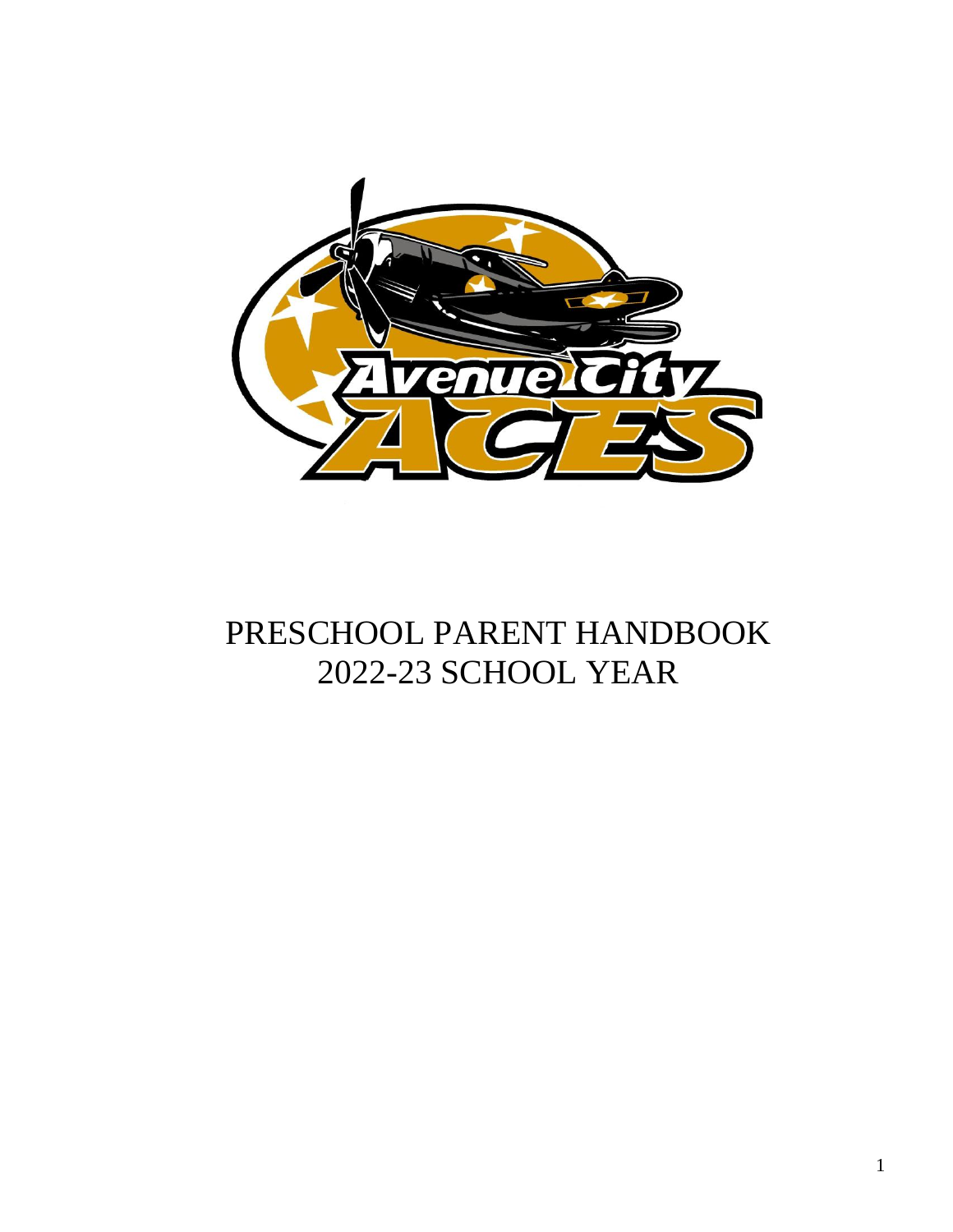Dear Parents,

This poem reflects the way I feel toward teaching children in their first few years of school. Please take time to read it. I think you will enjoy it.

Ashley Farrell Preschool Teacher

#### "Play Today?"

You say you love your children and are concerned about what they learn today? So am I – that's why I'm providing a variety of kinds of play. You're asking me the value of blocks and other such play? Your children are solving problems; they will use that skill everyday. You're asking what's the value of having your children play? Your daughter is creating a tower; she may be a builder someday. You're saying you don't want your son to play in that "sissy" way? He's learning to cuddle a doll; he may be a father someday. You're questioning the interest centers; they just look like useless play? Your children are making choices; they'll be on their own someday. You're worried your children aren't learning and later they'll have to pay? They're learning a pattern for learning for they'll be learning everyday.

By Leila P. Fagg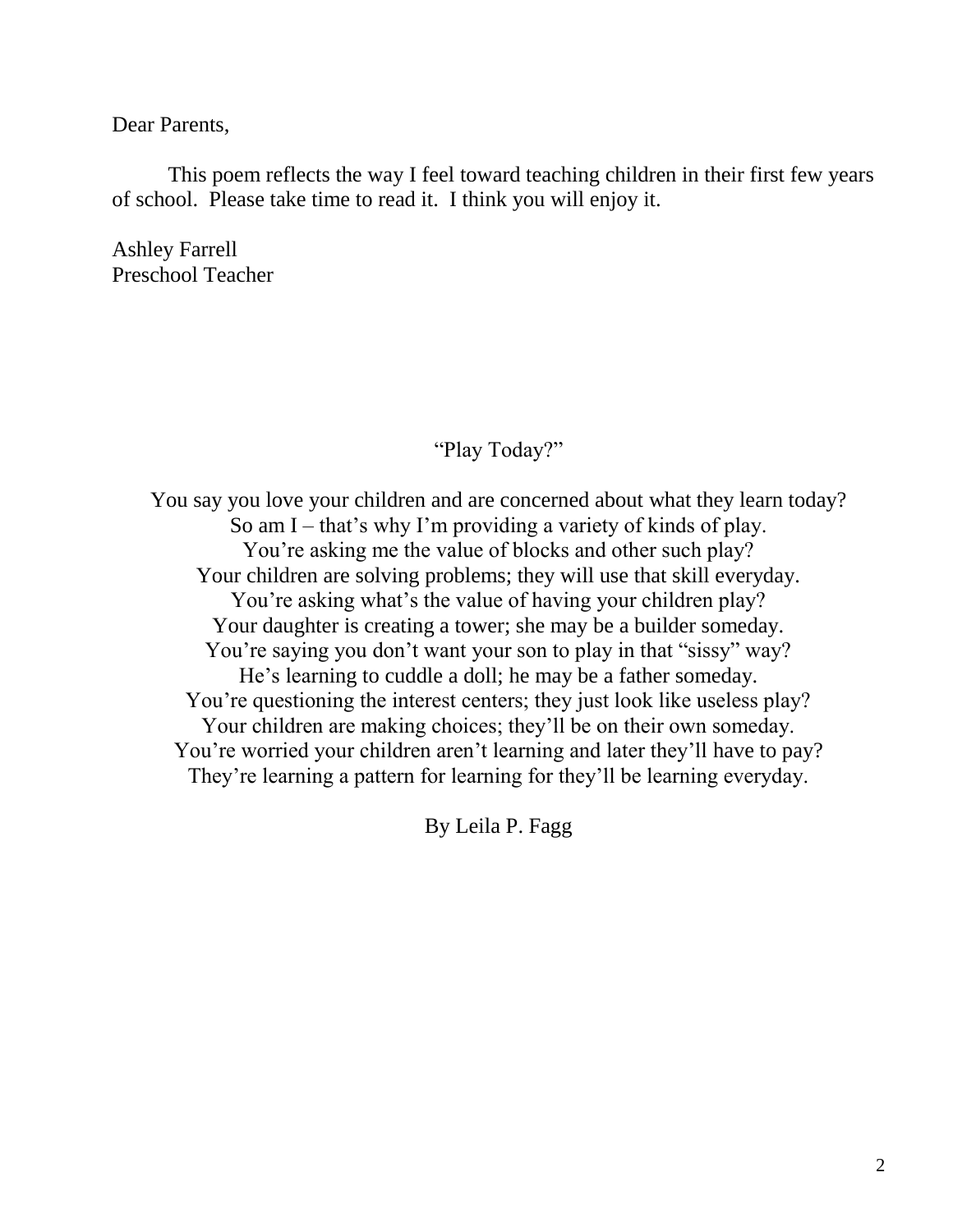# Preschool Handbook Table of Contents

|                                                               | Page #    |
|---------------------------------------------------------------|-----------|
| <b>Program Statement</b>                                      | 5         |
| Program Assumptions, Philosophy and Goals                     | $6 - 11$  |
| <b>Operational Policies</b>                                   | $11 - 14$ |
| Illness, Medication, Accidents                                | $14 - 15$ |
| Emergency Dismissal, Evacuation (snow days)                   | 15        |
| Behavior Management / Birthdays / Dress / Vacation / Holidays | $16-17$   |
| Student Welfare & Reporting Student Abuse                     | 18-19     |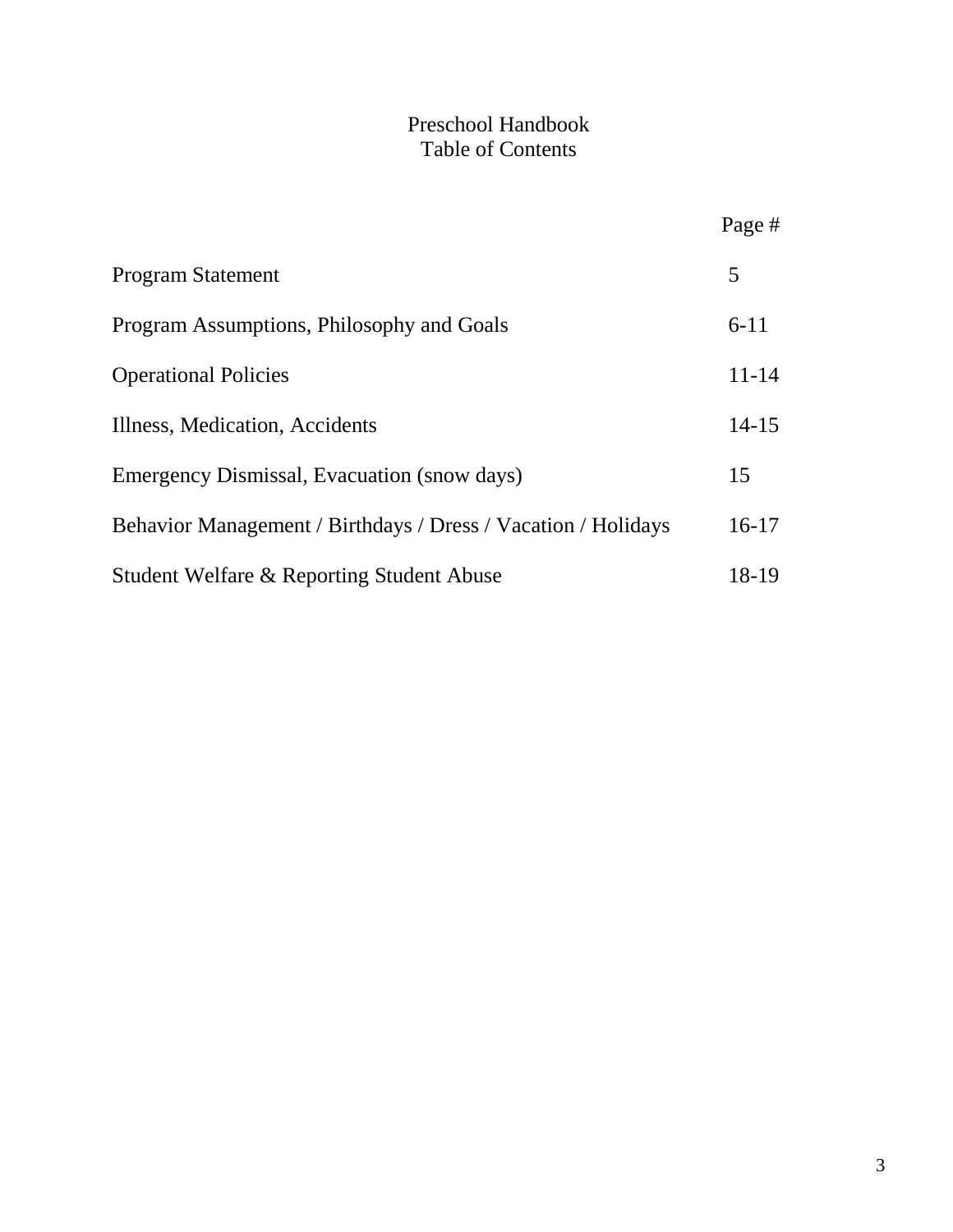#### Avenue Cit R-IX Preschool Parent Handbook

Dear Parents / Guardians,

This handbook has been prepared to help answer questions and to provide a better understanding of the rules and procedures at Avenue City R-IX Preschool. This information will inform you of our policies and aid in developing a positive relationship between Avenue City R-IX Preschool, the children enrolled, and their families.

As you read the handbook, please jot down any questions or concerns and fell free to contact me by phone at 816-662-2305 (school) or in person at school.

We welcome you and your family and know that it is our desire to provide a developmentally appropriate environment where your child can develop a true joy of learning that will last a lifetime.

Sincerely,

Rebecca Grimes School Principal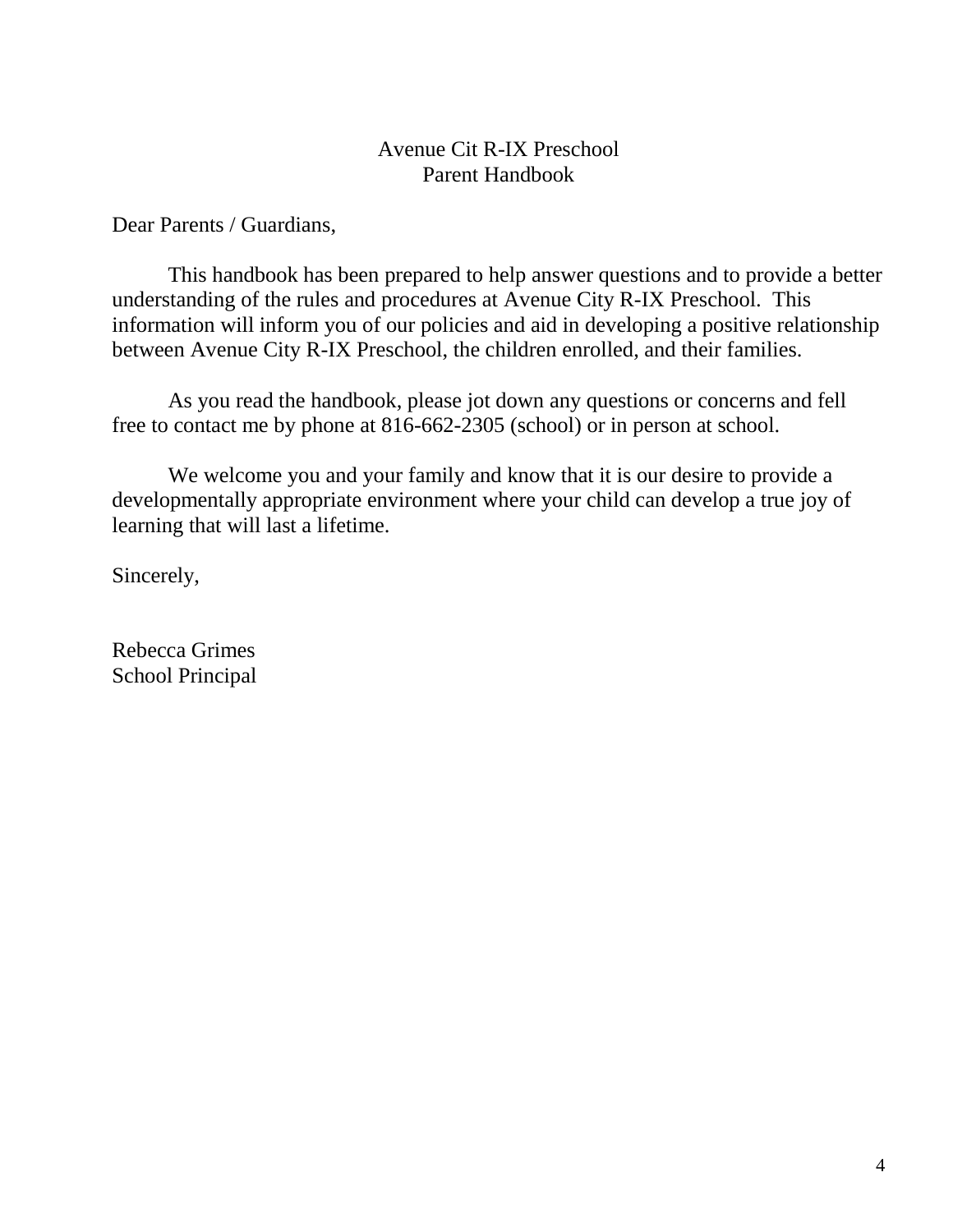#### **Program Statement**

Avenue City R-IX Preschool is designed to meet the developmental needs of three and four year olds in Avenue City and the surrounding area. An enrollment of 20 students is the maximum the district will take each year. The school district's preference is that students attend all day preschool.

#### **Placement in preschool is determined by the following priorities:**

- 1) In-district families of 4 year olds who are returning from last year.
- 2) In-district 4 year olds who are new to the program.
- 3) In-district families of 3 year olds.
- 4) Out-of-district families of 4 year olds who are returning from last year.
- 5) Out-of-district students who are 4 years old.
- 6) Out-of-district students who are 3 years old.

February  $1<sup>st</sup>$  is the first date the district will take enrollment forms and March  $11<sup>th</sup>$  will be the deadline to enroll your child for Preschool to guarantee the priority status. The \$50.00 registration fee must be included with the enrollment form.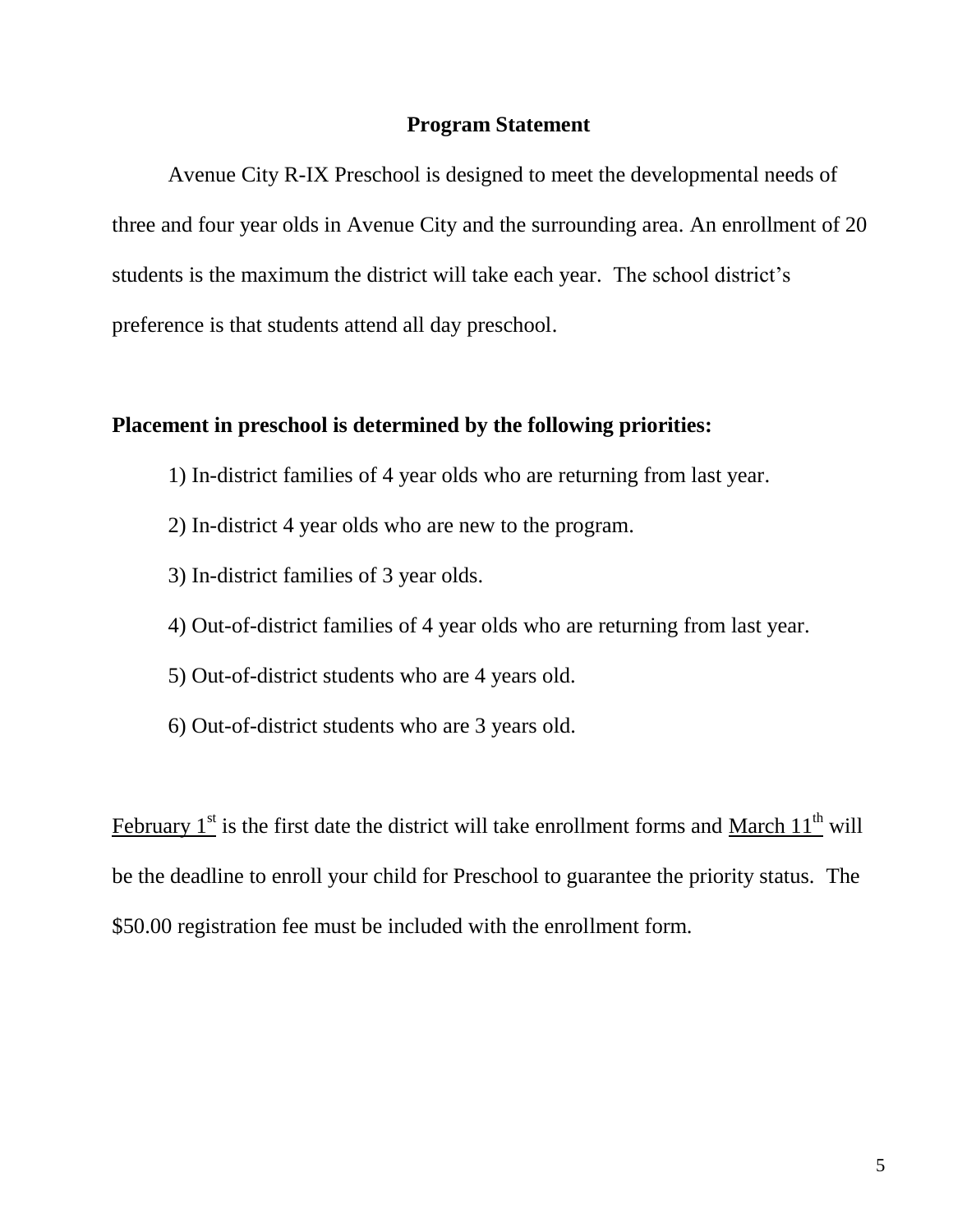#### **Program Assumptions**

- Have their own readiness for learning
- Need a safe interactive environment that offers stimulation and guidance
- Need consistency in their environment
- Need social interaction with adults and children
- Need many different developmentally appropriate hands-on activities and toys
- Learn through discovery
- Need parental involvement to grow and learn at their best
- Are individuals and grow / learn at their own pace
- Need a clean / healthy environment
- Need to learn self-control, manners, and respect for themselves as well as others
- Need appropriate models to learn from

#### **Program Philosophy**

Avenue City R-IX Preschool will meet all of the developmentally

appropriate needs of preschoolers through hands-on, minds-on activities. The district is

committed to providing a developmentally appropriate environment where three, four,

and five year olds can develop a true joy for learning that will last a life time. The

students in the preschool will learn through a combined integrated program. The

integrated program is based on the following research based, nationally known

educational programs that have been adopted and revised to fit the needs of our

students:

- **Project Construct**
- **Pathways to Reading**
- **Missouri Department of Elementary and Secondary Education Kindergarten Readiness Standards**
- **Handwriting Without Tears**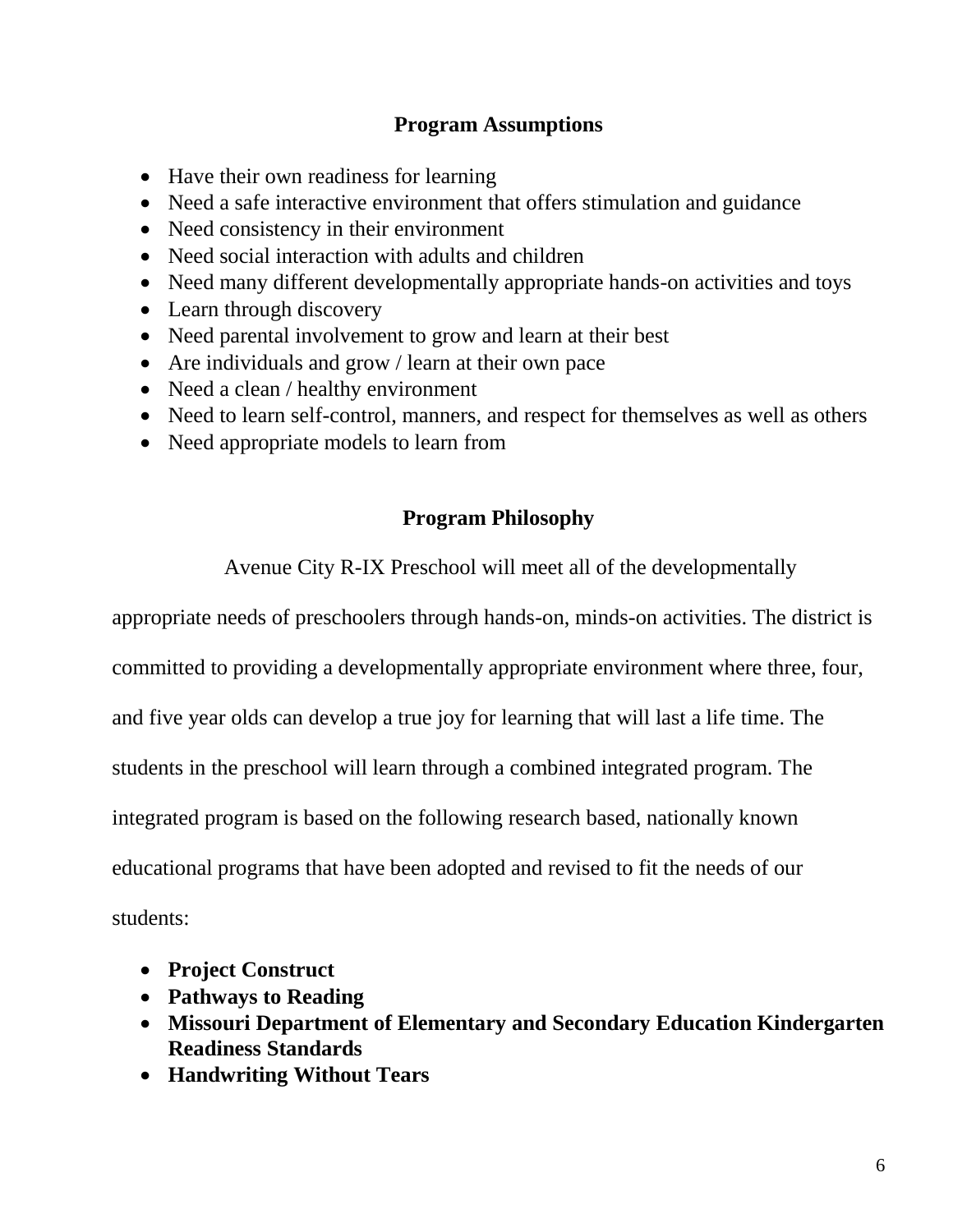Following is a description of each of the programs:

#### **Project Construct:**

Project Construct Curriculum is based on four interrelated domains: Cognitive, Physical, Representational, and Sociomoral. Goals for each domain are below:

# **Goals: For Each Domain**

# **Cognitive:**

#### **Cognitive Domain: (Logico- Mathematical Knowledge)**

- Construct classificatory relationships (i.e. match, sort, sequence objects, etc.)
- Construct numerical relationships (i.e. one to one correspondence, the same, more than, less than, etc.)
- Construct spatial and temporal relationships ( i.e. over, under, behind, daily routine, past or future events, etc.)

#### **Cognitive Domain: (Physical Knowledge)**

- Act on objects and observe reactions (i.e. pulling, pushing, rolling, etc.)
- Act on objects to produce desired effects (i.e. raises ramp to make car go faster, mix paint to make a new color, etc.)

#### **Cognitive Domain: (Conventional Knowledge)**

- Know personal information (i.e. first and last name, address, phone number, age, birth date, etc.)
- Know about the community (i.e. knowledge of family or occupational roles, knowledge of special days and or holidays, etc.)
- Know conventional notations, manners and customs ( i.e. says please and thank you, recognizes some numerals 1-20, can name first letter of their name, recognizes letters in their environment, shapes, colors, etc.)

#### **Physical:**

#### **Physical Development Domain:**

- Develop healthy living practices (i.e. holds handrail on stairs, slides down slide correctly, covers mouth when coughing or sneezing, washes hands with soap and water before eating, etc.)
- Develop motor skills (i.e. Gross Motor: hops, skips, kicks a ball, etc. Fine Motor: holds pencil correctly, puts on own coat, zip, button, etc.)

#### **Representational:**

#### **Representational Domain: (Symbolic Development)**

- Displays ideas and feelings through pretend play
- Displays ideas and feelings through movement, music, art, and construction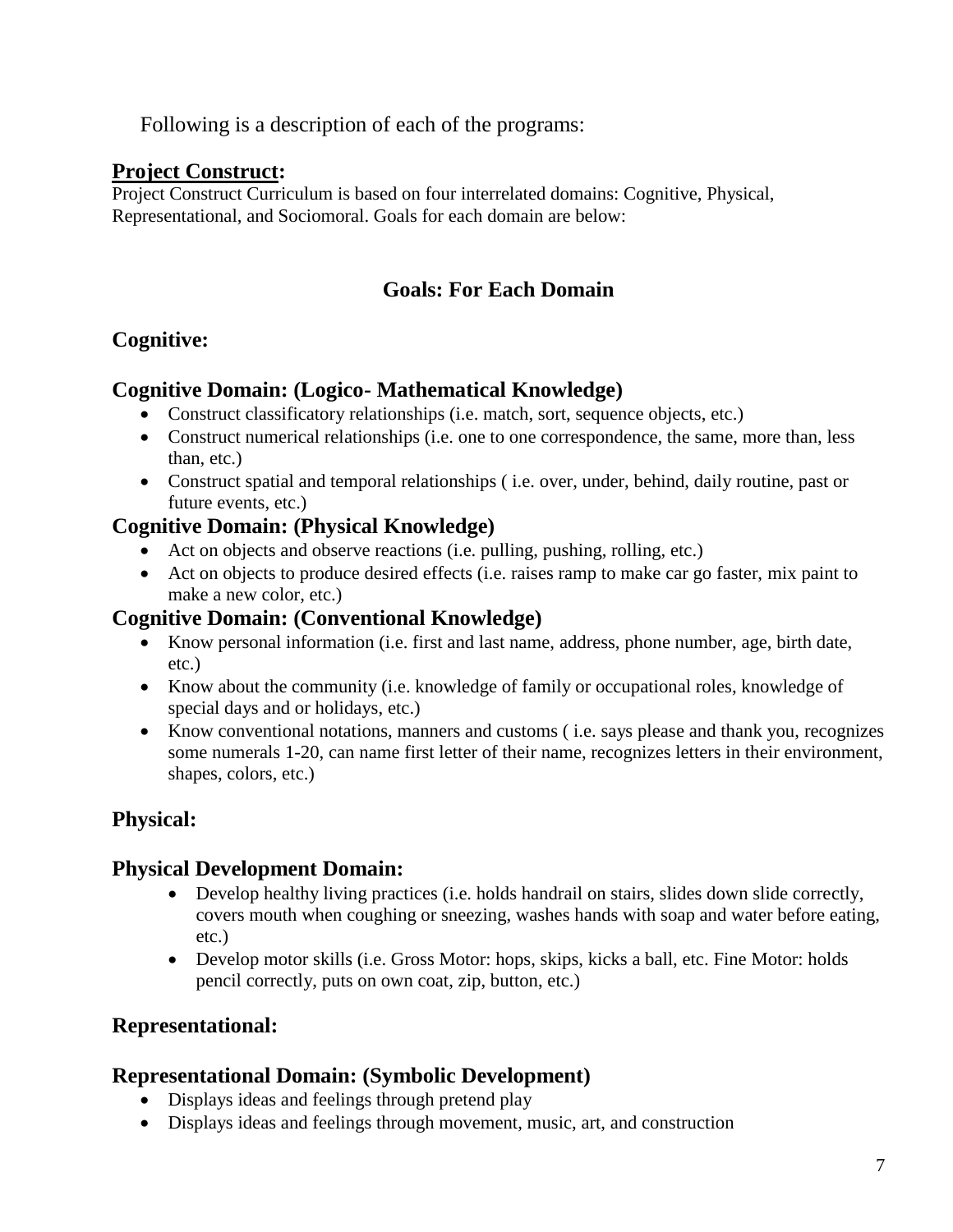#### **Representational Domain: (Language Development)**

- Use language for a variety of functions (i.e. for personal needs; "says, "I'm hungry"). Uses language to gain or give information; contributes to classroom discussions, asks questions, etc.)
- Expand and refine the form and organization of language (i.e. completes rhymes, looks at a book and tells story, invents own writing, uses conventional writing, etc.)
- Construct meaning from language (i.e. retells a familiar story, asks teacher to write down what they say, follows three step directions, etc.)

# **Sociomoral:**

#### **Sociomoral Domain: (Social Relationships)**

- Build relationships of mutual trust and respect with adults (i.e. asks for help, expresses own ideas or feelings through art, music, etc.)
- Build relationships with peers (i.e. expresses interest in peers, resolves conflicts using words, etc.)
- Considers the perspective of others (i.e. expresses concern and consideration for others, listens to others, accepts individual differences, etc.)
- Negotiate and apply rules (i.e. remembers and follows rules, negotiates with others, etc.)

#### **Sociomoral Domain: (Dispositions)**

- Be curious
- Takes lead
- Be confident
- Be creative

# **Pathways to Reading:**

*Pathways to Reading (PTR)* is a reading curriculum for beginning readers in grades K-2 and struggling readers in upper grades. The reading curriculum includes small group and large group instruction strategies. Avenue City Preschool introduces the program to the pre-kindergarten students to help them gain kindergarten readiness skills.

The primary focus of Pathways to Reading is the [five scientifically validated core components of the](http://www.nichd.nih.gov/publications/nrp/smallbook.cfm)  [reading process.](http://www.nichd.nih.gov/publications/nrp/smallbook.cfm) The five core components are:

- Phonemic Awareness
- Phonics
- Fluency
- Vocabulary
- Comprehension

**Decoding** (the ability to figure out words) and **Comprehension** (the ability to interact with the meaning of text) are skills necessary for independent reading and are also taught in the Pathways to Reading curriculum. There are specific skills and tasks for each of the five components of the reading process that impact a student's ability to learn to read. In *Pathways to Reading* each of the skills and tasks is presented along continuums of simple to complex.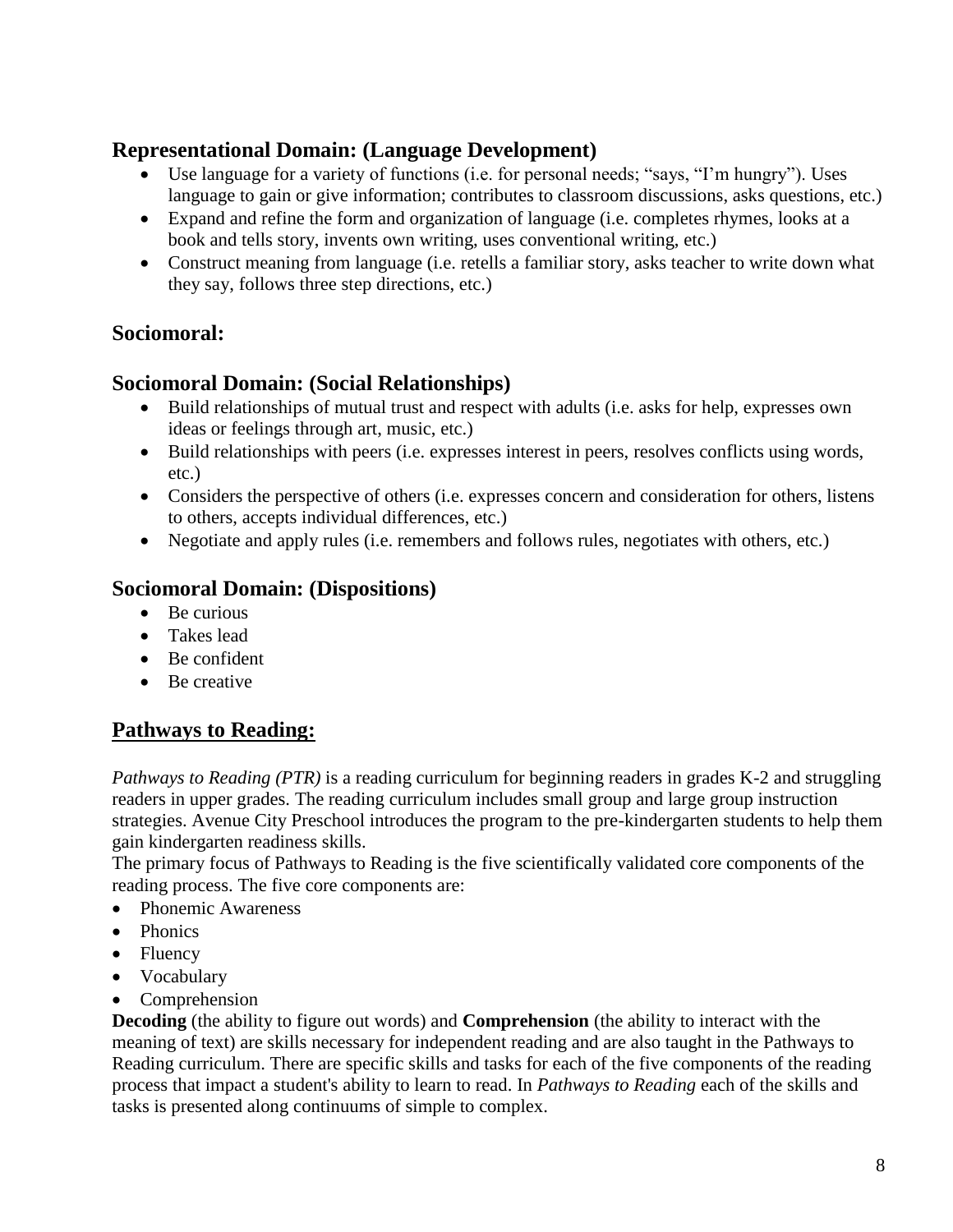#### **Missouri Department of Elementary and Secondary Education Kindergarten Readiness Standards:**

The Missouri Department of Elementary and Secondary Education Department has developed the following set of objectives / skills for students who are entering kindergarten. The Avenue City Preschool helps students develop these skills so that they will be ready for kindergarten.

#### **Symbolic Development**

- 1. Takes part in interactive play with others.
- 2. Uses play themes (e.g., pretends to be a fireman).
- 3. Represents ideas and feelings through movement (e.g., acts like a butterfly, airplane, or truck).
- 4. Creates or responds to music (e.g., sings, dances, or plays musical instruments).
- 5. Represents ideas through construction (e.g., builds with blocks or other manipulatives).

6. Uses art (e.g., draws pictures with paint or crayons, makes objects with to convey feelings and ideas.)

7. Talks about his or her creations (e.g., talks about illustrations or constructions).

#### **Communication**

8. Uses language to communicate ideas, feelings, questions, or to solve problems.

- 9. Uses language to pretend or create.
- 10. Responds to questions.
- 11. Follows directions.
- 12. Shows interest in books.
- 13. Uses picture cues and/or context cues to construct meaning from text (e.g., when being read to).

14. Exhibits book-handling skills (e.g., knows how to hold a book and understands the direction of print).

15. Reads environmental print (e.g., cereal boxes, logos, signs).

16. Responds to texts (e.g., talks about books, laughs, makes predictions, intones, questions, or compares).

17. Identifies letters in the alphabet (e.g., recognizes letter name).

18. Recognizes that there is a relationship between letters and sounds (e.g., recognizes the sound of a letter or gives a word that starts with the letter).

19. Recognizes that written spellings represent spoken words.

20. "Reads" simple books (e.g., easy, beginning books or predictable books).

- 21. Scribbles with intended meaning.
- 22. Uses some letters in writing (e.g., letters from own name).
- 23. Uses letter-sound correspondence to write (i.e., invented spelling).

24. Identifies letters in the alphabet (e.g., recognizes letter name).

25. Shares writing with others (e.g., tells others about the intended meaning in drawings and writing).

26. Recognizes first name in print.

#### **Mathematical/Physical Knowledge**

27. Classifies objects used in daily experiences (e.g., sorts knives, forks, and spoons, compares plastic dinosaurs, or identifies similarities and differences among beads).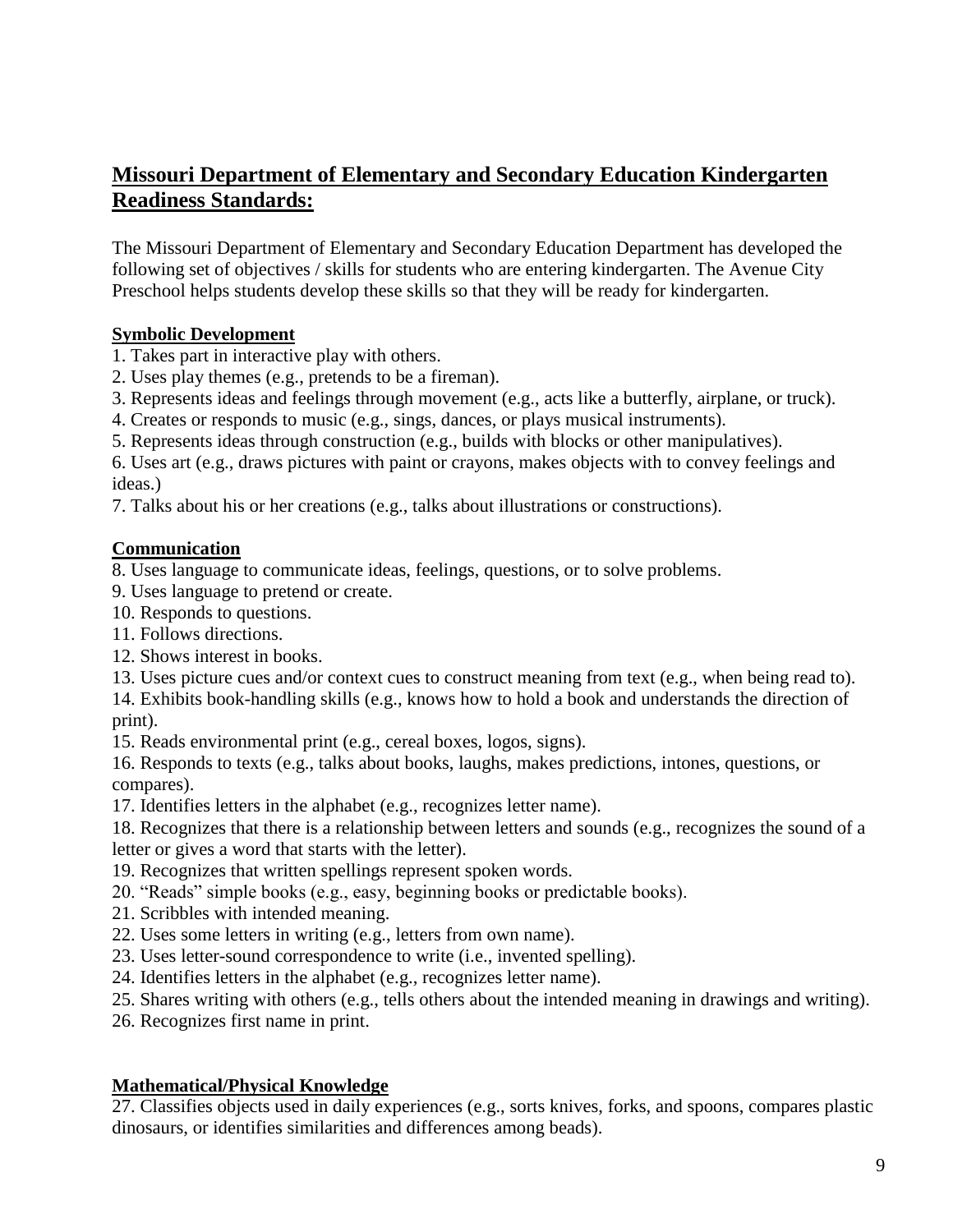28. Writes some numbers.

29. Uses numerical relationships to solve problems in daily life (e.g., uses numbers to take lunch count or to figure out how many cookies are needed so that everyone can have one).

30. Orders things according to relative differences (e.g., arranges dolls according to height or trucks according to size).

31. Makes one-to-one correspondence (e.g., when playing a game, understands that "one" means to move his/her marker one space).

32. Determines "same," "more than," and "less than" by comparing (e.g., looks at her own and another child's collection of buttons and says that she has more buttons than the other child).

33. Uses spatial relationships in solving mathematical problems (e.g., rearranges blocks so they can all fit in a container, solves simple puzzles).

34. Shows understanding of sequence of daily events (e.g., knows that recess comes after story time).

35. Experiments with objects to produce effects (e.g., when playing with objects in water, may predict which objects will float and which objects will sink).

36. Explains own actions in manipulating objects (e.g., "The tower will fall if I put another block on top.").

#### **Working with Others**

37. Uses adults as resources (e.g., asks questions, requests materials).

38. Initiates conversation with familiar adults.

39. Works cooperatively with others in a give-and-take manner.

40. Uses peers as resources.

41. Shares resources (e.g., toys, manipulatives) with others.

42. Shows sensitivity and respect for others (e.g., shares with others or offers comfort when someone is hurt or sad).

43. Suggests appropriate solutions to conflicts (e.g., negotiates rules during play/work—who will go first, handles conflicts over materials by taking turns or playing together).

#### **Learning to Learn**

44. Shows curiosity and interest (e.g., enjoys and notices new things in his/her environment).

45. Explores and tries new things (e.g., is willing to try new activities and explore new materials).

- 46. Takes responsibility for belongings (e.g., hangs up coat, puts materials away).
- 47. Makes choices.
- 48. Stays focused and productive while playing/working independently.
- 49. Stays focused and productive while playing/working in a group.
- 50. Shows pride in accomplishments.
- 51. Copes with frustrations and failure.
- 52. Talks about what he or she is learning.

#### **Physical Development**

- 53. Is physically active.
- 54. Demonstrates gross motor skills (e.g., running, jumping, climbing stairs, or skipping).
- 55. Demonstrates fine motor skills (e.g., control of scissors or pencil).
- 56. Appears to be healthy.
- 57. Practices personal hygiene.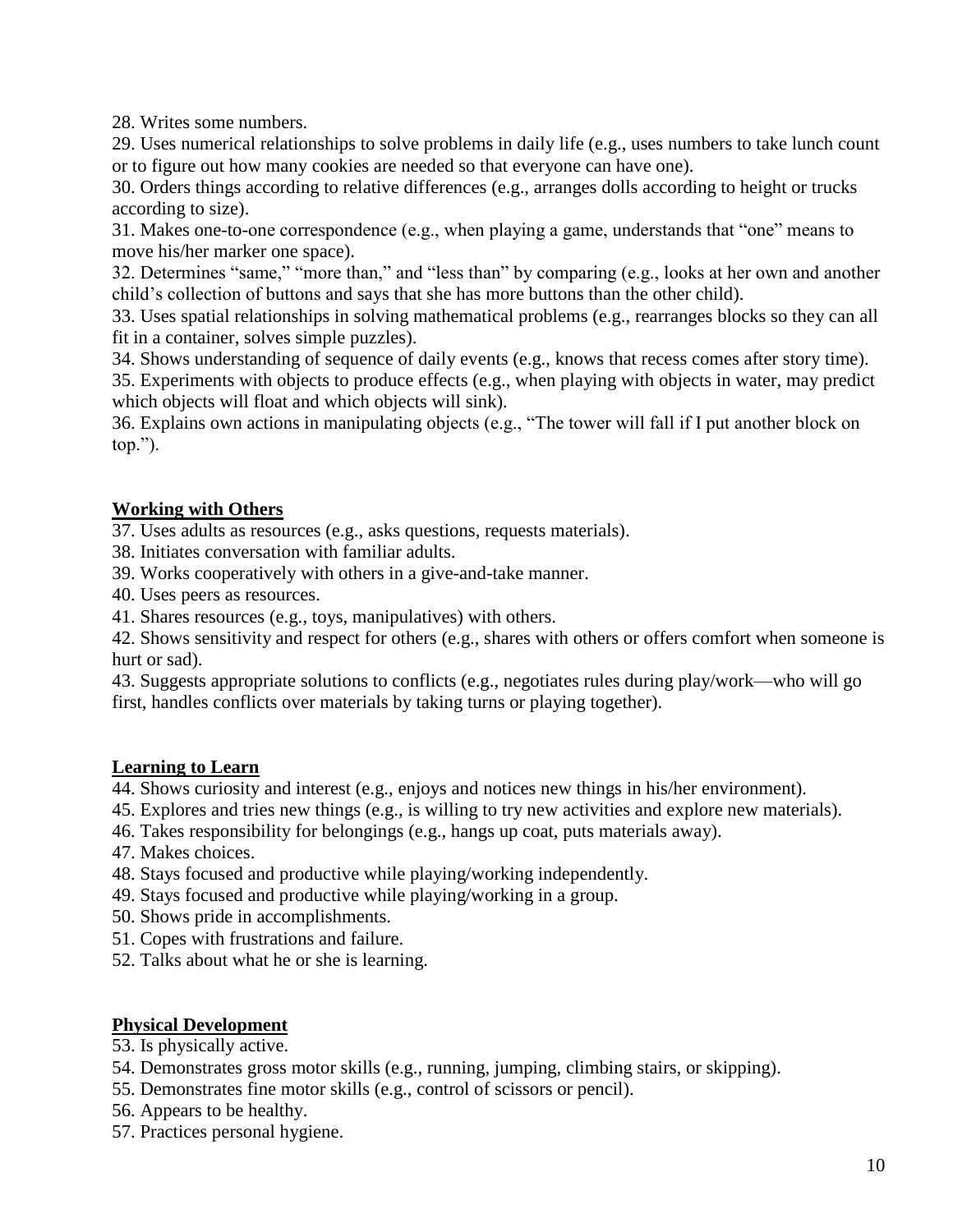#### **Conventional Knowledge**

58. Tells first and last name.

59. Knows how to contact an adult family member (e.g., knows a parent's or grandparent's home or work telephone number).

60. Knows age.

- 61. Knows birthdate (month and date).
- 62. Recognizes some basic shapes (e.g., circle, square, triangle).
- 63. Identifies basic colors.
- 64. Counts by rote to 10.
- 65. Recognizes and names numbers to 10.

#### **Handwriting without Tears:**

Avenue City Preschool Introduces the Handwriting without Tears Program. This curriculum is designed to make handwriting easy to learn. The Handwriting Without Tears printing program draws from years of innovation and research to provide developmentally appropriate, multisensory tools and strategies for your child's classroom. Research shows that children learn more effectively by actively doing. Using the materials from Handwriting Without Tears we aim to make legible and fluent handwriting a skill that students can master easily.

#### **Operational Policies:**

#### **Program Operations:**

- Avenue City Preschool is a 9 month program
- There must be at least 7 children enrolled in the program at all times with 20 children being the maximum enrolled.
- Child must be able to use the bathroom without assistance.
- Avenue City R-IX will provide enrollment applications. The application must be completely filled out and returned before admission to the program.
- If necessary, there will be a waiting list kept in the order of when the completed enrollment forms were returned.
- Applicants will be notified of acceptance or of an opening.
- Developmental screenings will be used to evaluate growth of the children enrolled in the program; the children will be evaluated upon entering and exiting the program. Classroom observations and sample work will also be used to evaluate growth.
- Progress Reports will be sent home on a quarterly basis. A Parent/Teacher conference will be scheduled at the end of the first quarter. Additional conferences may be scheduled if needed.
- Weekly newsletters will be sent home informing parents of activities.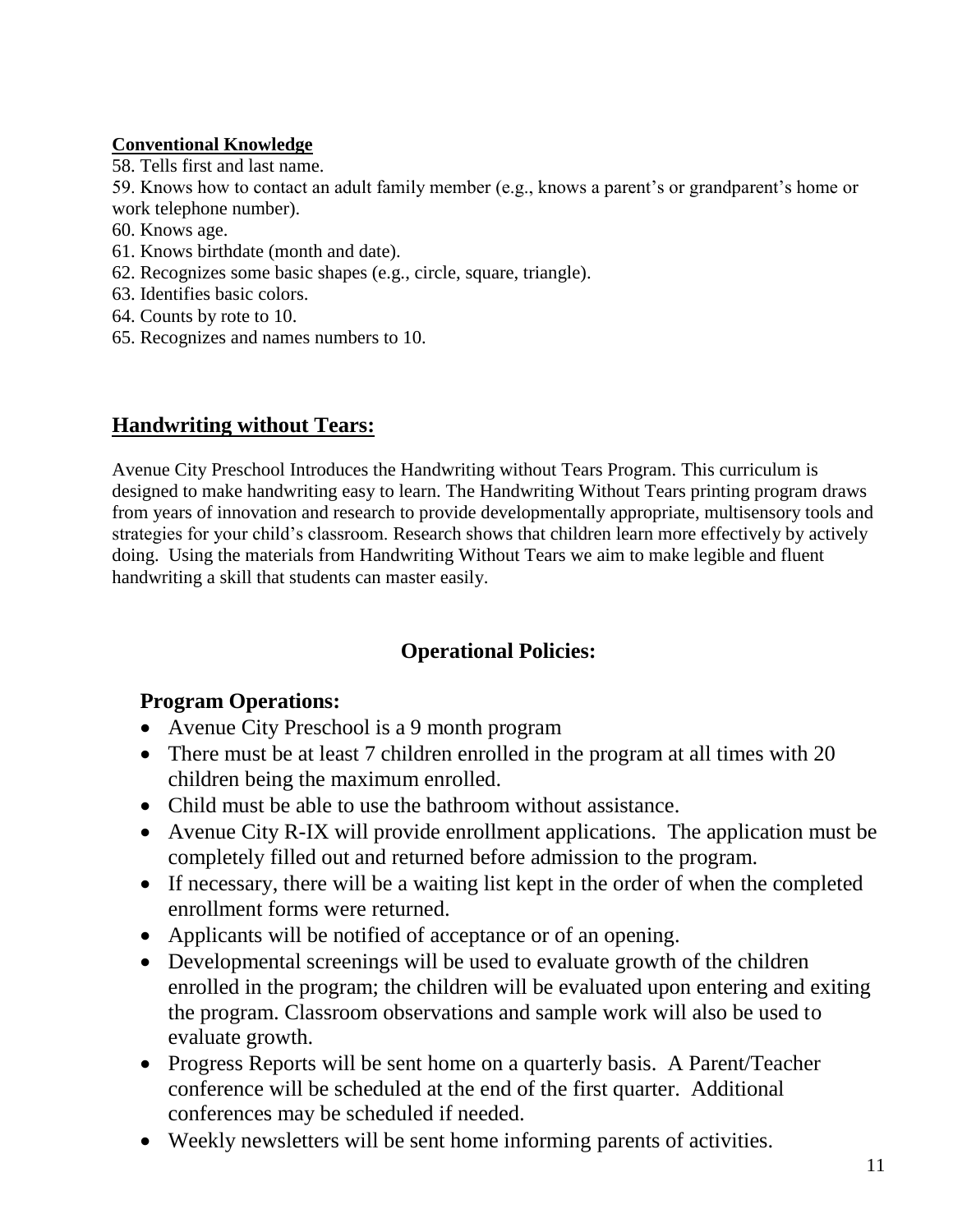- Parent information will be posted outside the classroom on the parent bulletin board.
- Your child's blanket and snuggly will be sent home periodically for washing. Please return it the following school day.
- Fire, tornado, earthquake and intruder drills will be done periodically.

#### **Materials Needed:**

Please send a regular sized backpack and a change of clothes that is placed in a Ziploc bag with their name on it. The remainder of the materials needed, will be covered with a \$50 registration fee. Your child will also need a small blanket for rest time.

#### **Nutrition / Food and Costs:**

Nutritious meals and snacks will be offered and delivered to our room. Lunch is \$3.25 (subject to an increase) or you may send a sack lunch from home. Snacks will be offered in the morning and the afternoon. A snack fee of \$20 for Tuesday/Thursdays, or \$30 for Monday/Wednesday/Fridays, or \$50 for all week will be charged in September and January.

#### **Tuition:**

Tuition for In-District is \$26.50 per day for 8:00am-3:00 pm. Tuition for Out-of-District is \$29.00 per day for 8:00am-3:00 pm. If you qualify for Free or Reduce Meals see the 2022-23 Preschool Tuition Fee Sheet.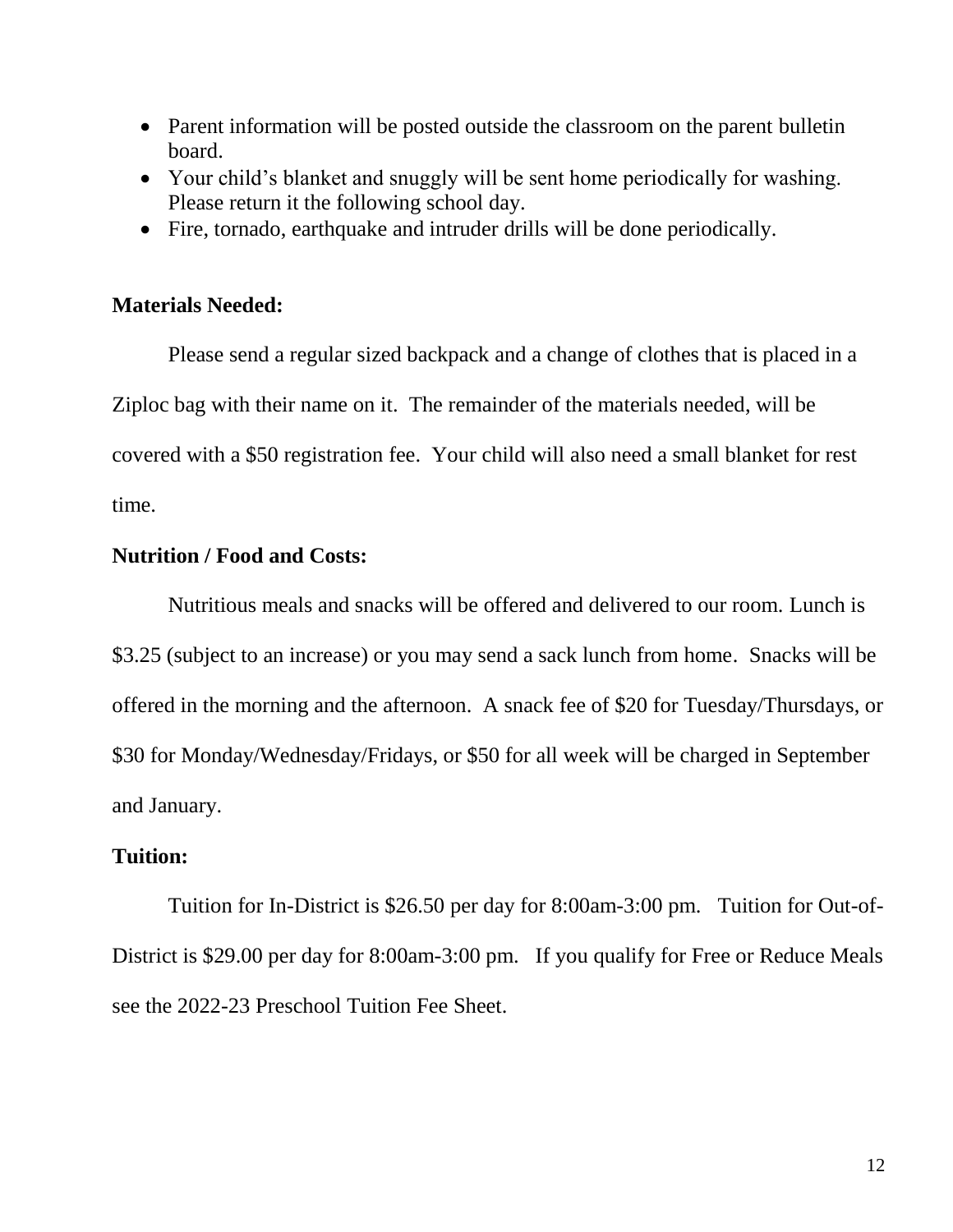#### **Tuition Policy:**

- When a student enrolls, the total financial responsibility is assumed for the entire school year. To help with bookkeeping, we request that tuition and meals be paid monthly.
- Tuition will not be charged for days that preschool is not in session; however, if preschool is in session and your child does not attend due to illness, personal reasons, or vacation, tuition will be charged as normal and must be paid on the first day of the month that preschool is in session.
- If payment is late, a \$10.00 fee will be added to the tuition charge and your child will not be allowed to remain in preschool until tuition is paid.
- If you know tuition will be late, please let us know (816-662-2305).

#### **Discharge / Termination:**

Termination of enrollment may take place if the child is not benefiting from the

program or if tuition has not been paid.

#### **Authorized Pick-Up:**

For safety purposes, your child will not be allowed to leave with someone who is

not listed on the child Enrollment form under 'Person Authorized to Take Child from

the Child Care Facility' without written authorization.

#### **Field Trips:**

A note will be sent home for the parents to read and sign prior to each field trip in order to keep parents informed.

#### **First Day Attendance:**

Both or one parent should have a scheduled visit at the preschool or attend the Back to School Open House before school starts in order to make the transition easier. If parents are taking their child on the first day, you should allow a few extra minutes to get your child settled in before departure.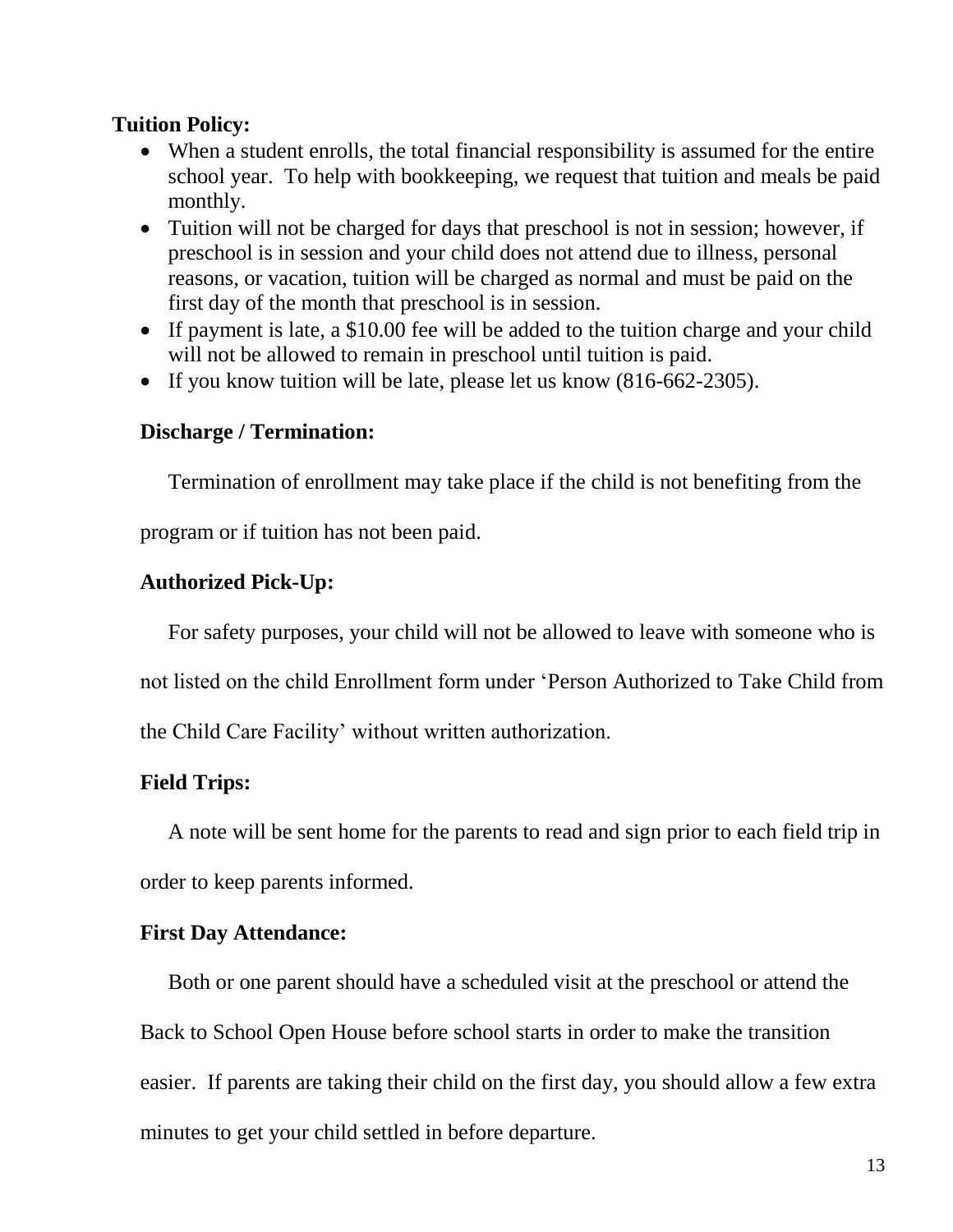# **Arrival and Departure:**

- Hours are 8:00 am -3:00 pm and will follow the Avenue City School's calendar.
- Bring your child to the front doors where a teacher will be there to greet you.
- Bus Riders: A teacher will escort your child off the bus in the morning and on the bus in the afternoon.
- Dismissal: Parents are to park in the parking lot and pick-up the children on the sidewalk.
- Prompt pick-up is necessary and important for your child's secure feelings. A child left waiting feels insecure and may worry. If you know you are going to be late, call 816-662-2305. Thank you.

# **Absences / Illness:**

- Please call the school by 8:10 a.m. if your child will be late or absent. Children should not attend school if they display any of the following symptoms; fever, sore throat, skin rash, red or inflamed eyes, discharge from ears, vomiting, diarrhea, severe cough, or sever itching of the body or scalp. If your child has any of these symptoms, parents will be notified to pick-up their child.
- Please keep your child home for 24 hours after fever, vomiting or diarrhea and report any contagious disease so other parents may be notified. If your child becomes ill or injured at school, parents will be notified immediately. It is necessary that you have a back-up caregiver for your child to go home with. All injury fees will be the parent's responsibility (doctor, hospital, etc.).

# **Medication:**

- Parents must fill out a "Medication Authorization" form before we can administer medication.
- If your child is on medication, please bring the medicine to school with him/her in the original container.
- Parents should give the medicine if possible.

#### **Accidents at school:**

• Parents will be notified at once in case of an accident or illness to their child. If you cannot be reached to make necessary arrangements, or in a critical emergency requiring medical care, the person/persons you listed on your child's enrollment form to authorize treatment will be called.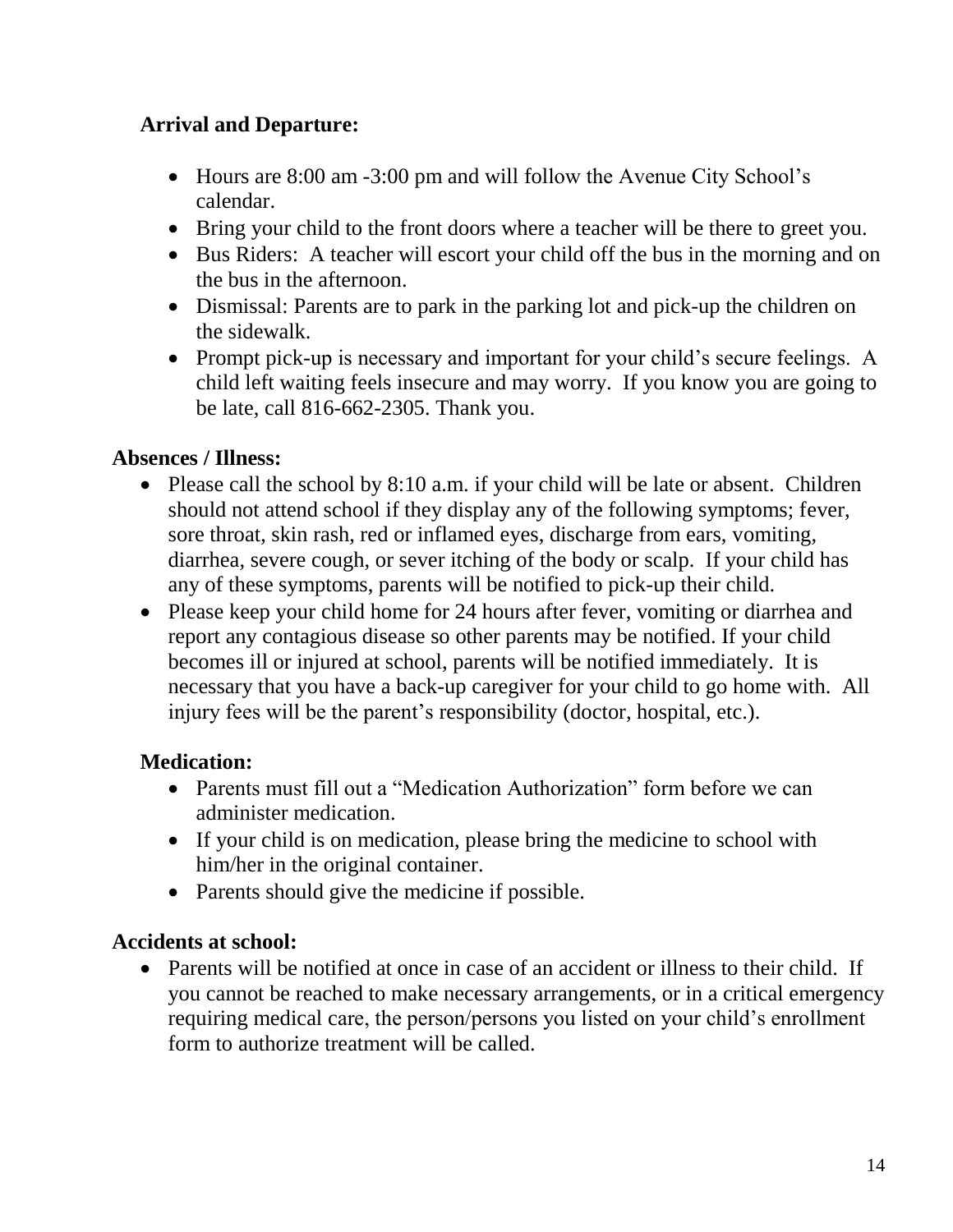# **Hand Washing / Sanitation:**

- The children and caregivers will be required to wash their hands as they enter the classroom, before and after eating, after using the restroom, after blowing their nose, before and after handling food, and after playing outside.
- Caregivers and children will also be asked to cover their mouth when coughing.

# **Health Screenings:**

Hearing and health screenings will be done annually at no cost.

# **Emergency Dismissal:**

- In case of fire or weather related hazards, parents will be notified as soon as possible.
- **Early Morning Closings:** Announcements will be made between 6:30 and 7:00 AM on KQTV. Announcement will also be made on KFEQ, KKJO, and KSFT radio stations. (Extreme cases will cause the announcements to be made the night before.) (When possible the announcement will also be posted on the website: <http://avenuecityschool.org/>
- **Early Dismissal:** Announcements will be made as soon as possible on the stations listed above. Dismissal because of inclement weather will be at 12:50 when possible. (If at all possible announcements will be made between 10:30 AM and 11:00 AM.) (When possible the announcement will also be posted on the website:<http://avenuecityschool.org/>
- **Lumen Communication System:** Lumen is the student data software used at Avenue City. Once your child is a student at ACES you will receive more information. During the school year if you have any questions please consult Technology Director, Tim Jones (tiones@avenuecityschool.org).
- **Classroom App:** A classroom app to text the teacher and share pictures will be available. A unique code will be sent home with your child to sign up.

# **Guidance:**

- Conscious Discipline is used in the classroom.
- Guidance will be positive and children will be asked to come up with alternative choices if their behavior is unacceptable.
- If children are fighting or arguing they will be asked to "talk it out" and come up with a solution to the problem (some guidance for solutions may be necessary in the beginning).
- If behavior continues to be a problem, parents will be contacted.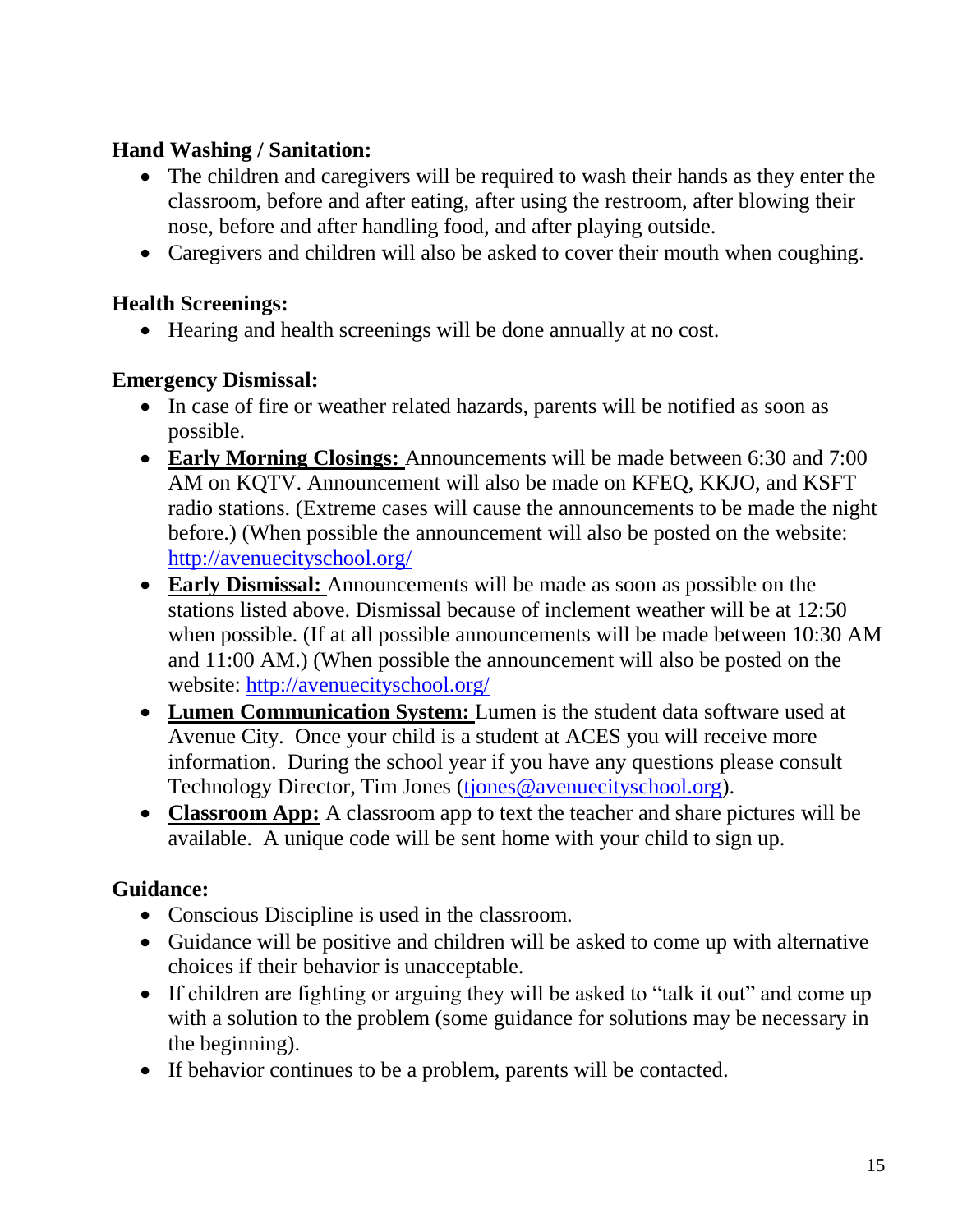**Behavior Management:** (children will help make additional rules)

- Listen to the teacher and do what he/she asks
- Be kind to others: use kind words, keep hands and feet to yourself, share toys with others, wait until someone else is finished talking before you talk, raise your hand at group times before you talk.
- Take care of our school, toys and materials.
- Walk, except when playing outside.
- When finished playing, put toys away where they belong.
- When inside, use indoor voices.
- Use good table manners at snack and lunch time.
- Children who do not follow school rules will be reminded. If this doesn't help, they may sit by the teacher at circle time or on a chair away from the group. Expected behavior will be explained to the child. Parents may be contacted.

# **Birthdays:**

- Children are allowed to bring non-extravagant treats on their birthday.
- We will sing "Happy Birthday" to the birthday child.

# **Bringing Objects:**

- Objects and toys should not be brought to school unless requested by the teacher.
- A Share Bag will be passed throughout the year. If your child has something of special interest to them this may be shared as well.

# **Outdoor Play:**

- Outdoor play will be scheduled on a daily basis when the weather permits.
- Please dress your children in proper shoes / clothing for running and playing. Rubber soled shoes work best for playing. Sandals, boots, and flip-flops are not recommended.

# **Holidays:**

- We will celebrate holidays and parents may volunteer to bring treats for a class party.
- If you have any questions, please notify the teacher.

# **Vacation Days:**

• See yearly school calendar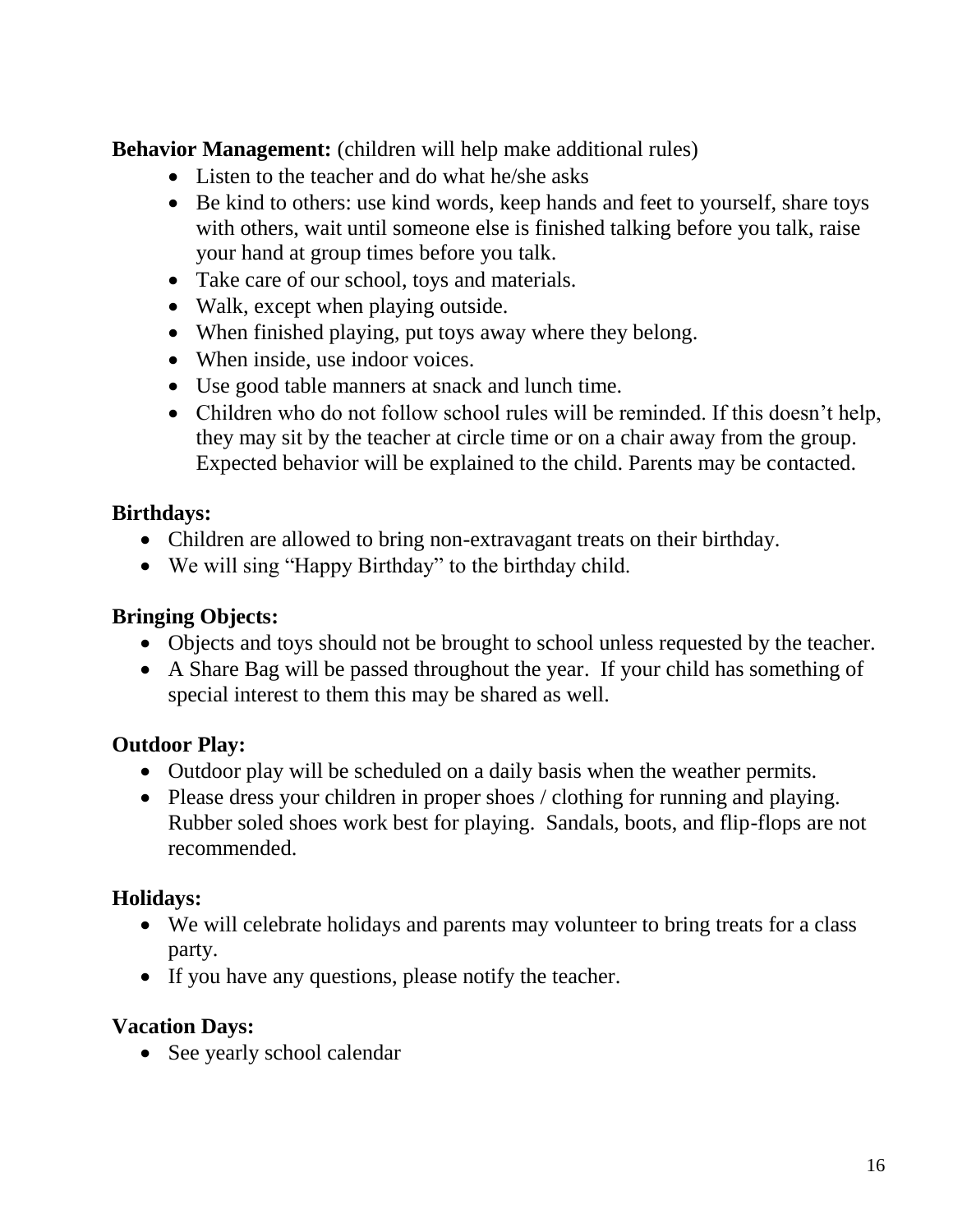#### **Dress:**

- We will be painting, cooking, digging and all around getting dirty. Please send your child in "play clothes" that are comfortable and safe for running and climbing.
- Please send a change of clothes (weather appropriate) including underwear and socks. Please put the extra clothes in a zip lock bag with their name on it.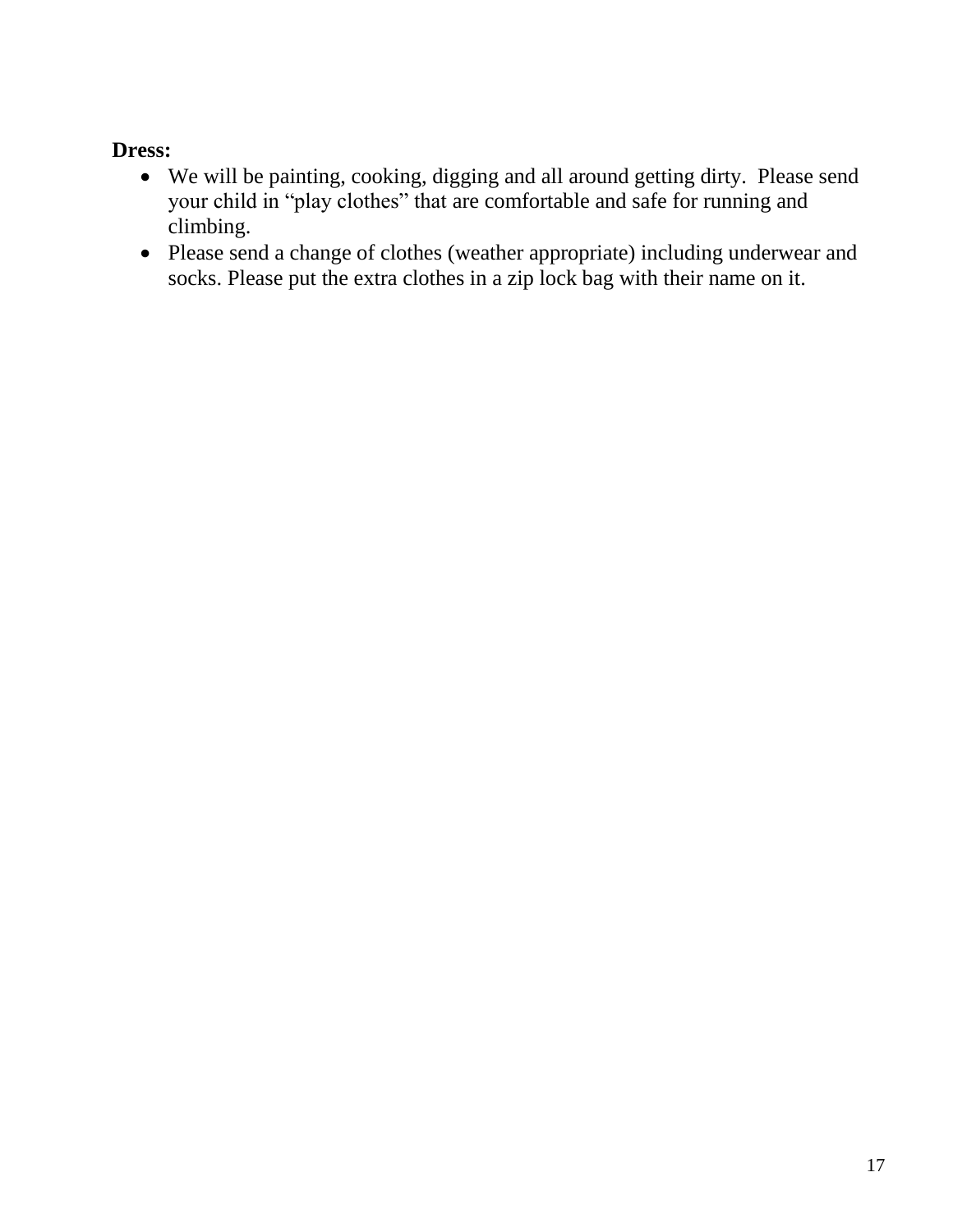#### **STUDENTS Policy 2710**

#### **Student Welfare Reporting Student Abuse**

The Board of Education believes that school staff members, school volunteers and school contractors, are in unique positions to assist children, families, and the community in dealing with the issue of child abuse and neglect. Child abuse is defined as any physical injury, sexual abuse or emotional abuse inflicted on a child other than by accidental means. Neglect is defined as the failure to provide the proper or necessary support, education, nutrition or medical, surgical or other care necessary for the child's well-being. The status as an unaccompanied youth is not, in and of itself, a sufficient basis for reporting child abuse or neglect unless the child is under sixteen (16) years of age or is an incapacitated person. However, if a mandated reporter knows or has reason to believe that an unaccompanied child has been or may be a victim of child abuse or neglect, a report must be made. Employees, volunteers and school contractors making reports of allegations of sexual abuse of a student will be provided immediate unrestricted use of communication technology and will be temporarily released from their work duties to make an immediate report.

If a school employee, volunteer or school contractor has a reasonable belief that a student has been or maybe subjected to abuse or neglect, such employee, volunteer or school contractor and the Superintendent shall report the information immediately upon receiving the information to the Children's Division. Thereafter, the Superintendent will investigate the allegation for the purpose of making decisions about the accused person's employment. Depending upon the specific facts, the District may place the alleged abuser on paid leave of absence; place the employee in a non-student contact position; initiate dismissal proceedings, or continue the employee in their present position pending outcome of the investigation.

Any school district employee, volunteer or school contractor acting in good faith, who reports alleged sexual misconduct on the part of a school employee will not be disciplined or discriminated against because of such reporting.

The District will annually provide employee and volunteer training, which will include but not be limited to current information concerning identification of the signs of sexual abuse in children as well as the identification of the danger signals of potentially abusive relationships between children and adults. This training will emphasize the importance of mandatory child abuse reporting, including the obligation to report suspected abuse by other mandated reporters. Employees and volunteers will receive training on the need for and methods to create an atmosphere of trust so that students believe their school and school employees are available to discuss matters concerning abusive behavior.

The District will post in each student restroom and in a clearly visible location in each school office, the toll free child abuse and neglect hotline number established by the Children's Division. These signs will be published in both English and Spanish. Such child abuse and neglect hotline numbers shall be depicted in large print on posters 11 inches by 17 inches and will be placed at eye level for easy viewing. The hotline number will be shown in bold print. The signs shall also contain instructions to call 911 for emergencies and contain directions for accessing the Children's Division's website for more information on reporting abuse and neglect.